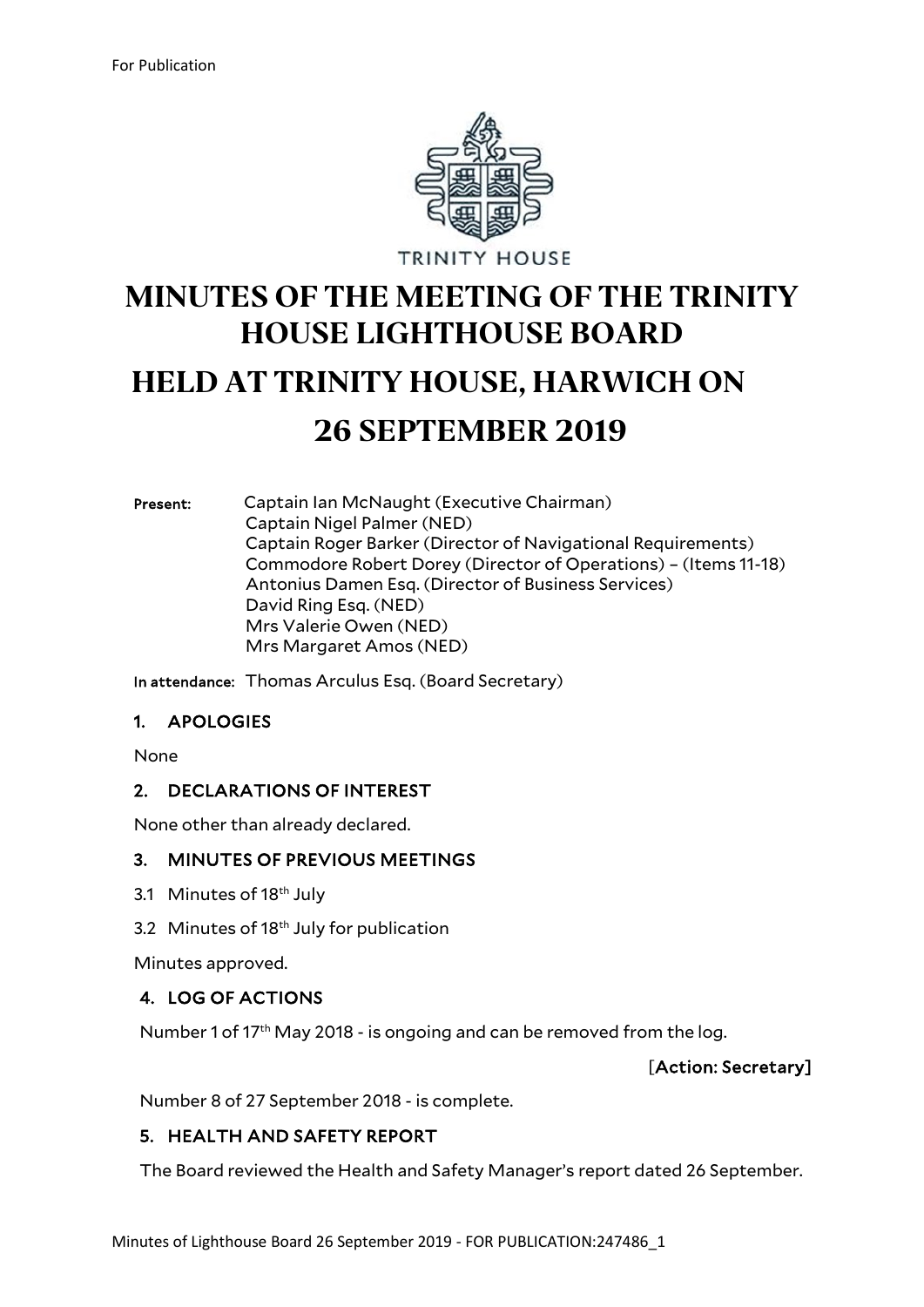The Secretary reported on an incident with the helicopter at Penlee Point on 20 September. No one was injured but a vehicle was damaged by an under-slung load. An internal investigation is ongoing.

The Board discussed the health and safety culture of the organisation.

The Board would like there to be a health and safety award at the staff award ceremony in future.

# [Action: Secretary]

The Board will invite the Senior Management Team to join the Lighthouse Board at a Safety Summit in Spring 2020.

## [Action: Secretary and SMT]

The new Health and Safety Manager is due to present his report at the next Lighthouse Board meeting in October. He will also be asked to give his observations of the organisation generally.

## [Action: Health and Safety Manager]

#### 6. DPA REPORT

Noted

#### 7. BUSINESS PERFORMANCE

Mr Damen presented the report on key performance indicators. Capt Barker explained the reasons for the category one, position, aids to navigation KPI being slightly below IALA targets. This was due to a decision made by the Examiners Committee in relation to the Channel Lightvessel remaining off station. In making the decision, the Examiners Committee was satisfied that there was, no additional risk presented to the Mariner.

Report noted.

## 8. EXECUTIVE DIRECTORS' REPORTS

Capt Barker reported that he had attended the Engineering and Operations Directorate away day. A very valuable exercise.

The Board wished minutes to reflect its appreciation of the good work of the local aids to navigation inspectors

The Board also discussed the relationship between Trinity House and the UKHO in general and in respect of the charting of wrecks and changes on the seabed, which was included in the scope of the recent Triple III Code mock-audit.

The Board noted the recent good news story about the launch of the Staff Benefits Portal.

The Board noted the collision in August of the fishing vessel 'Pelagic Marksmen' with THV 'Galatea'.

The Secretary, as Chairman of the Environmental Working Group, explained the proposed tri-GLA environmental KPIs.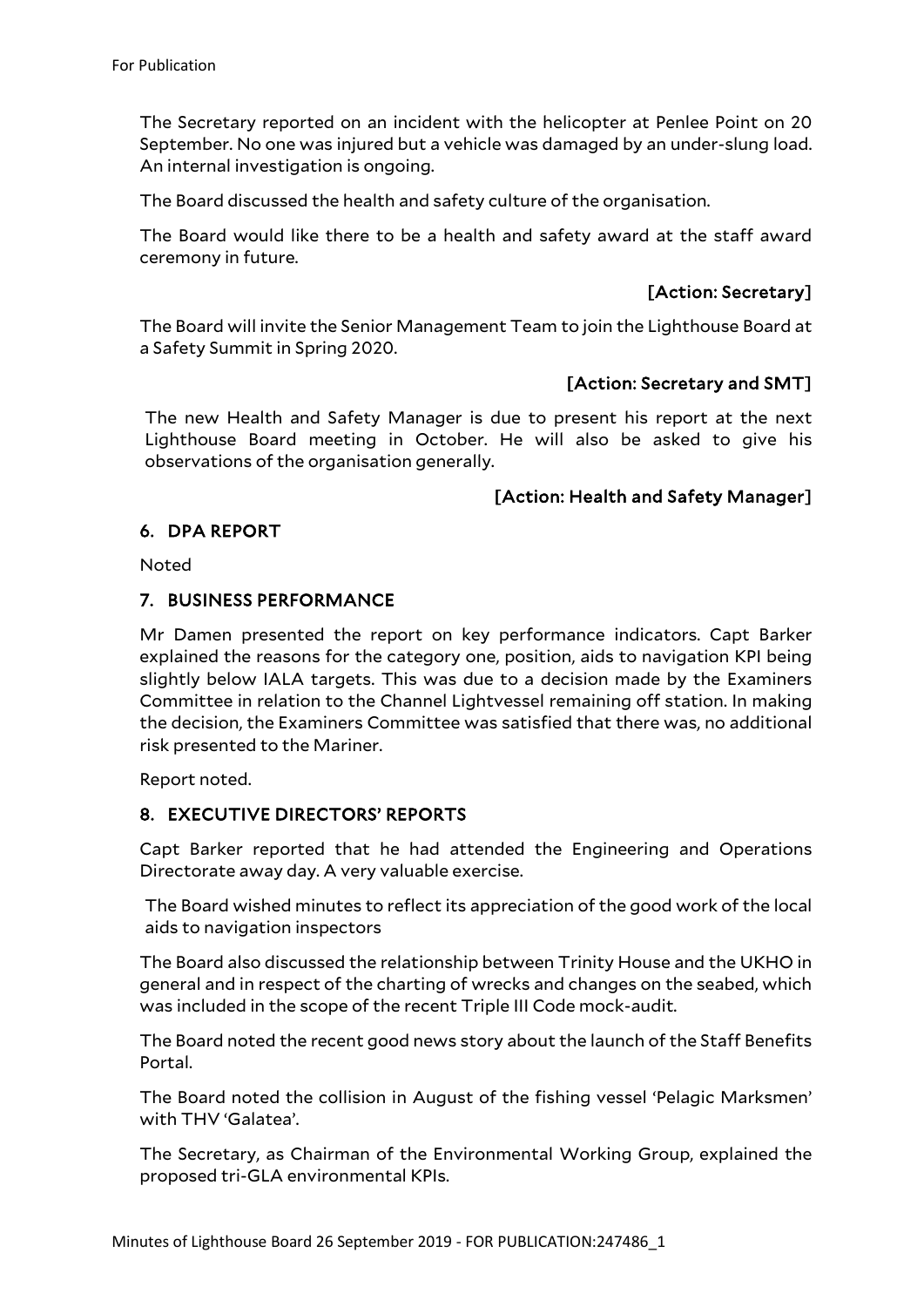The Board agreed in principle to support the adoption of these KPIs.

The Board would like to receive a report on hydrocarbon use and waste produced.

# [Action: Secretary]

## 8.1 MGO CONSUMPTION REPORT

Presented by Mr Damen.

Noted.

## 8.2 MANAGEMENT ACCOUNTS

Mr Damen reported on Management Accounts.

Mr Damen reported that it was difficult to pursue in-year changes to the capital plan or incremental projects completed which requires an increased level of organisational agility.

A discussion followed about consistently underspending.

The Board discussed the risk elements budgets.

# 8.6 LIGHT DUES

Receipts for August are down, as is the number of certificates issued.

# 9. AIDS TO NAVIGATION AVAILABILITY REPORT

Presented by Captain Barker.

Captain Barker noted that although individual DGPS stations may fall below targets overall coverage remains appropriate.

## 9.2 Casualty return 11 July- 16 September 2019

Captain Barker reported one significant casualty during the period. Lundy North Lighthouse had been a black station for a short time. The casualty has been rectified and investigation has reported back to Commodore Dorey and Captain Barker.

# 10. ANNUAL REPORT TO SOS ON LOCAL AtoN

Captain Barker presented the 'Report on local aids to navigation and offshore structures 2018-19 made to Secretary of State pursuant to section 198 of the Merchant Shipping Act 1995'.

## 11. DFT/PARLIAMENTARY

The Executive Chairman reported on staff changes that he was aware of within the sponsorship team at the DFT, including the secondment of staff to Brexit work.

## 11.2 Corporate Governance

The Executive Chairman reported on the interviews this week for the new Nonexecutive Chairman. The Selection Panel's recommendation will be made to the Corporate Board and then to the Court in November. The new Chairman's first meeting will be in January.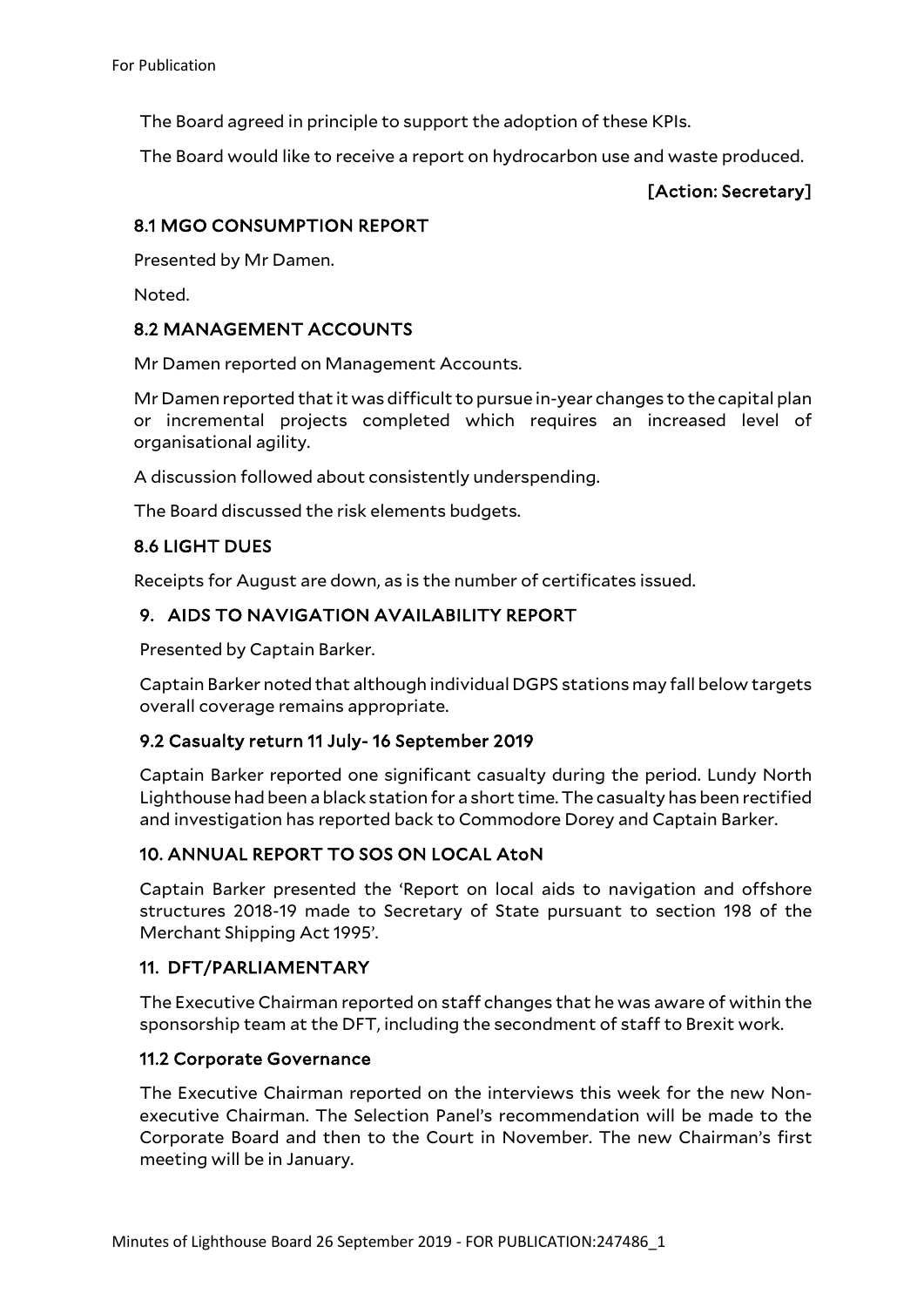## 11.3 Annual report and accounts for the year ended 31 March 2019

The report and accounts had gone to the Audit and Risk Assurance Committee (ARAC) earlier in the day and had received no adverse comments from either the Committee or the National Audit Office.

Subject to minor textual amendments, the report and accounts were approved with the timing of signing and publication to be coordinated between the GLF accountant and Mr Damen.

## [Action: Mr Damen]

#### 11.4 Ship Procurement

Commodore Dorey reported on progress with the ship procurement project. The Industry Day (9 September) was a real milestone because the world at large is now aware that the project is in progress. The outline business case has been endorsed by the Shipping Minister and we are engaging with the Centres of Excellence at DfT.

Commodore Dorey reported on changes within the project team.

Technical specialists have been appointed and are now working with us.

The Board discussed our approach to innovation in matters such as hull form and propulsion.

The Board noted the imperative to progress with the project and resolved to finalise the requirement and move forward with the procurement as soon as possible.

#### 11.5 Royal Sovereign Lighthouse Brief (No. 509)

Commodore Dorey presented the Royal Sovereign Decommissioning Brief.

Discussion followed about the navigational risk, costs and environmental factors.

The Board resolved to proceed on the basis of Option 5 of the Brief.

#### [Action: Commodore Dorey verify that the assumption is correct that to remove the base would cause more environmental damage than leaving it on the seabed]

#### 11.6 Corporate Plan

Presented by Mr Damen.

Approved by the Board subject to minor amendments.

The Corporate Plan has been peer-reviewed by the other GLAs and a meeting is planned with the GLA Chief Executives and Chief Financial Officers on 1 October.

The Board discussed the capital pipeline which was introduced last year and was content with the benefit this presentation of the pipeline provided in the engagement with its stakeholders.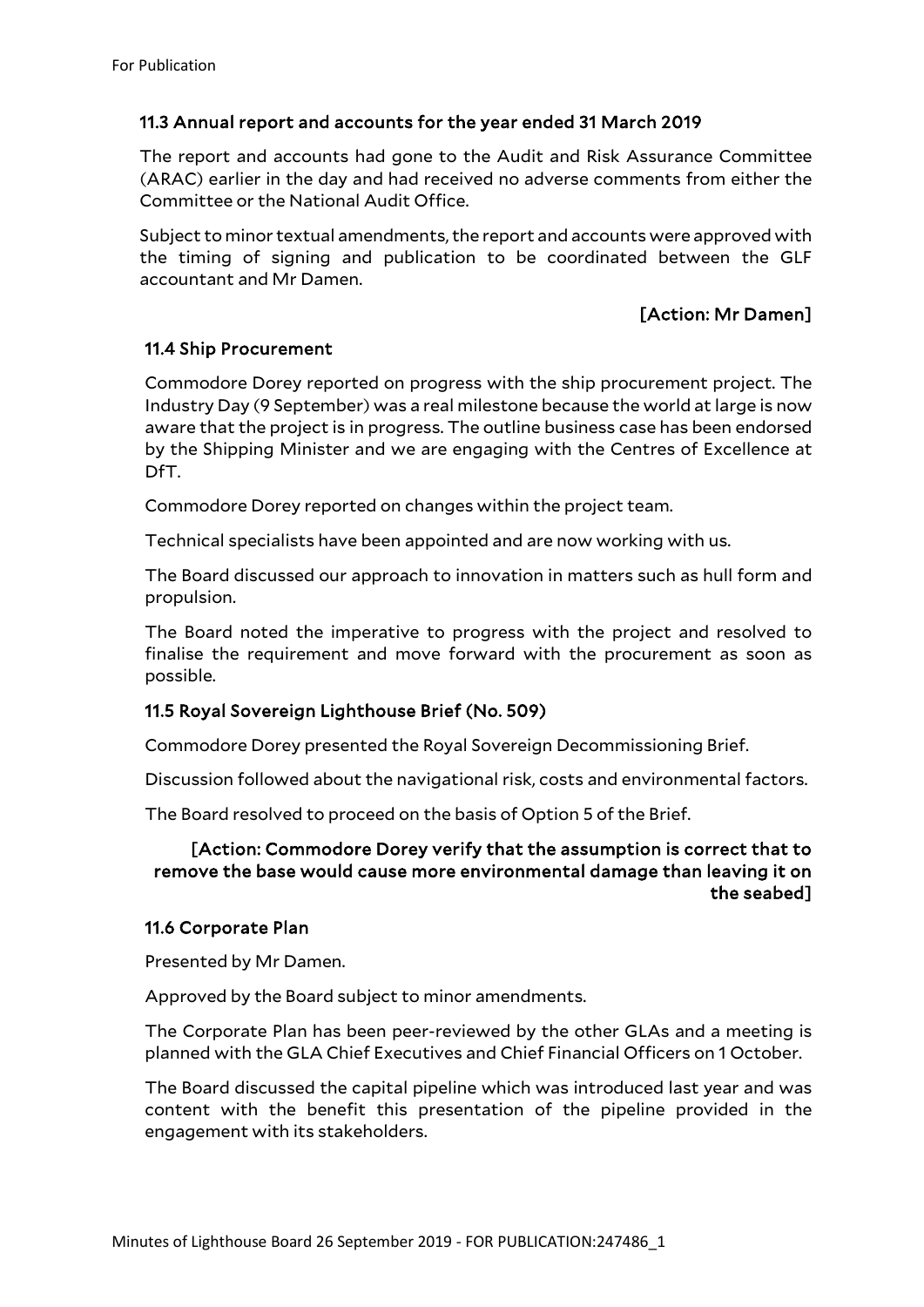Commodore Dorey spoke about the capital pipeline and a number of issues which will come to the fore beyond the five year horizon.

The Operations Directorate is doing an extended longer period of forward capital planning to map out the projects in excess of the 'base level' of capital that will need significant expenditure in the coming 10 to 20 years. It is a programme of capital replacement and asset management. The Board felt it would be a very useful exercise and would be received well by Government.

#### 11.7 IGC5 Report on DGPS Future

Capt Barker introduced a paper by IGC5 on the future of DGPS.

Decision - the Board resolved to accept the recommendation.

# [Action: Captain Barker]

# 12. STRATEGIC MATTERS

## 12.1 Headline Performance Objectives

Mr Damen presented the headline performance objectives. Noted

## 12.2 Board Objectives Separate from the Organisation's

The Board resolved to enlarge objective 2 to read "the Board will broaden and strengthen its visibility across the organisation and will promote innovation and a culture of health and safety, security and environmental responsibility, and creativity in the workforce."

## [Action: Secretary to update]

## 13. JSB MATTERS

## 13.1 JSB Strategic Agenda

The Board reviewed the JSB Strategic Agenda and noted the date of the next meeting.

Capt Barker said that Trinity House will host an IGC Forum this financial year but it will take a different format to the one held in February at Irish Lights.

#### 13.2 Brexit Risks Analysis

The Board received a paper from the Risk Manager reporting on the potential impacts on the operations and service in the event of a no-deal Brexit on 31 October 2019.

The Board also discussed a letter to the Executive Chairman dated 2 September 2019 from the Permanent Secretary at the Department for Transport asking for confirmation of Trinity House's commercial readiness for Brexit. The Board approved Trinity House's reply.

The Board also received a paper on the particular challenges faced by the finance, procurement and supplies functions.